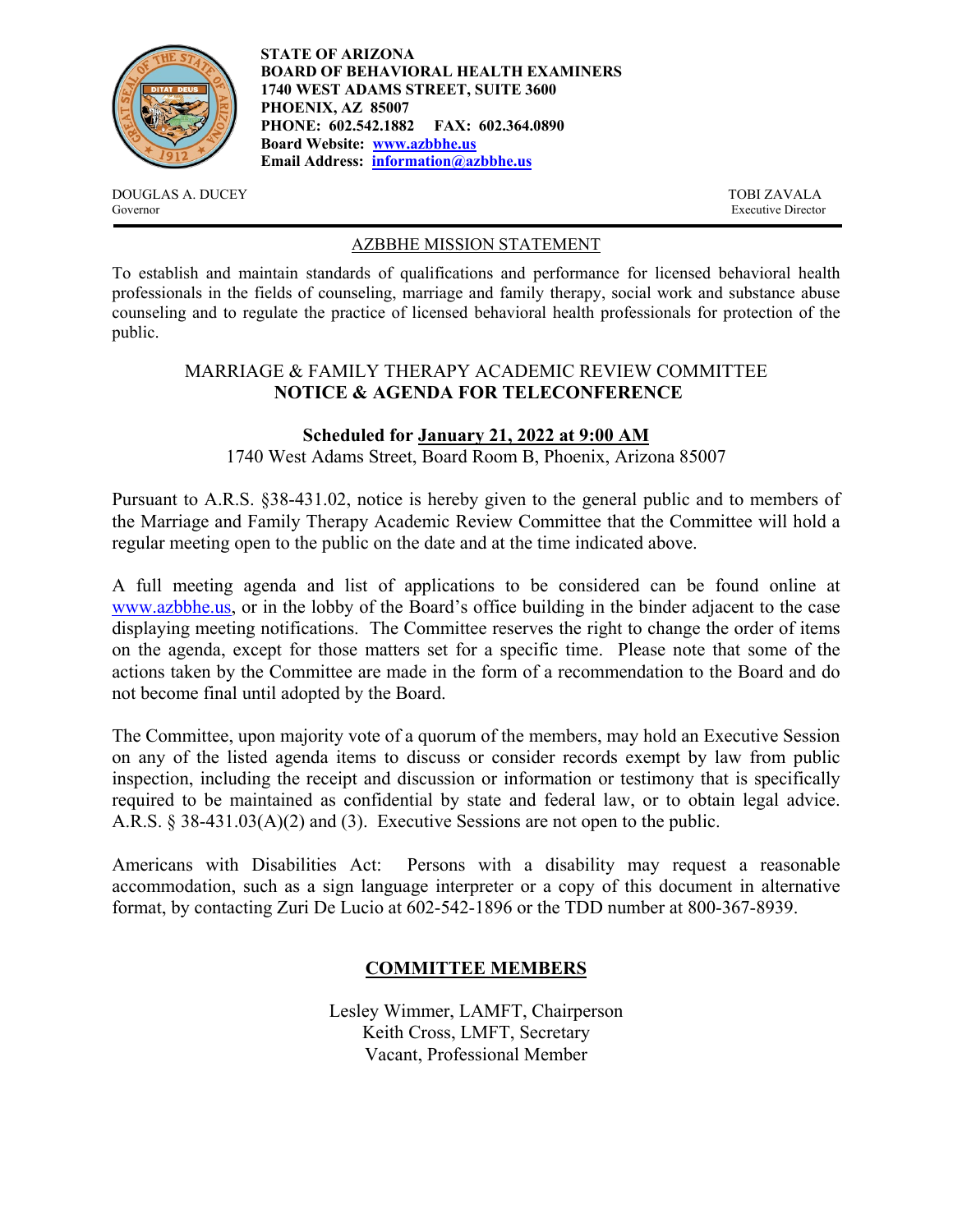The agenda for the meeting is as follows:

# **1. Call to order**

**2. Roll call** (staff)

# **3. Minutes: Review, consideration and action.**

*A. November 29, 2021, general meeting minutes*

## **4. Report from the Chair**

The Committee may go into executive session to discuss confidential records pursuant to A.R.S. §38-  $431.03(A)(2)$  or to obtain legal advice pursuant to A.R.S. §38-431.03(A)(3).

*None*

## **5. Report from the Executive Director and/or staff**

The Committee may go into executive session to discuss confidential records pursuant to A.R.S. §38-  $431.03(A)(2)$  or to obtain legal advice pursuant to A.R.S. §38-431.03(A)(3).

*A. General agency operations*

## **6. Assistant Attorney General's Report**

The Board may go into executive session to discuss confidential records pursuant to A.R.S. § 38-  $431.03(A)(2)$  or to obtain legal advice pursuant to A.R.S. §38-431.03(A)(3).

 *None*

### **7. Supervisor exemption request: review, consideration and action**

*None* 

## **8. Consent agenda: review, consideration and action regarding 60-day extension request for deficiencies and 90-day extension for examination**

- *A. Mark Olvera, LMSW Applicant (60-day deficiency extension)*
- *B. Robin McAnally, LMSW Applicant (60-day deficiency extension)*
- *C. Janelle Tosh, LCSW Applicant (60-day deficiency extension)*
- *D. Amelia Rustaey, LAC Applicant (60-day deficiency extension)*
- *E. Sheila Bucalo, LAC Applicant (60-day deficiency extension)*
- *F. Azel Jackson III, LPC Applicant (60-day deficiency extension)*
- *G. Shay Shapiro, LPC Applicant (60-day deficiency extension)*
- *H. Jessica Custer, LCSW Applicant (90-day exam extension)*

# **9. Exam accommodation and/or 90-day waiver request: review, consideration and action**

*None* 

## **10. Applications for licensure: review, consideration and action**

The Committee may go into executive session to discuss records exempt from public inspection pursuant to A.R.S.  $§38-431.03(A)(2)$  or to obtain legal advice pursuant to A.R.S.  $§38-431.03(A)(3)$ .

A. Review, consideration, and possible action regarding applications for licensure *Names are posted for review in the building lobby of the 1st floor of 1740 West Adams Street, Phoenix, AZ at least twenty-four (24) hours in advance of the meeting.*